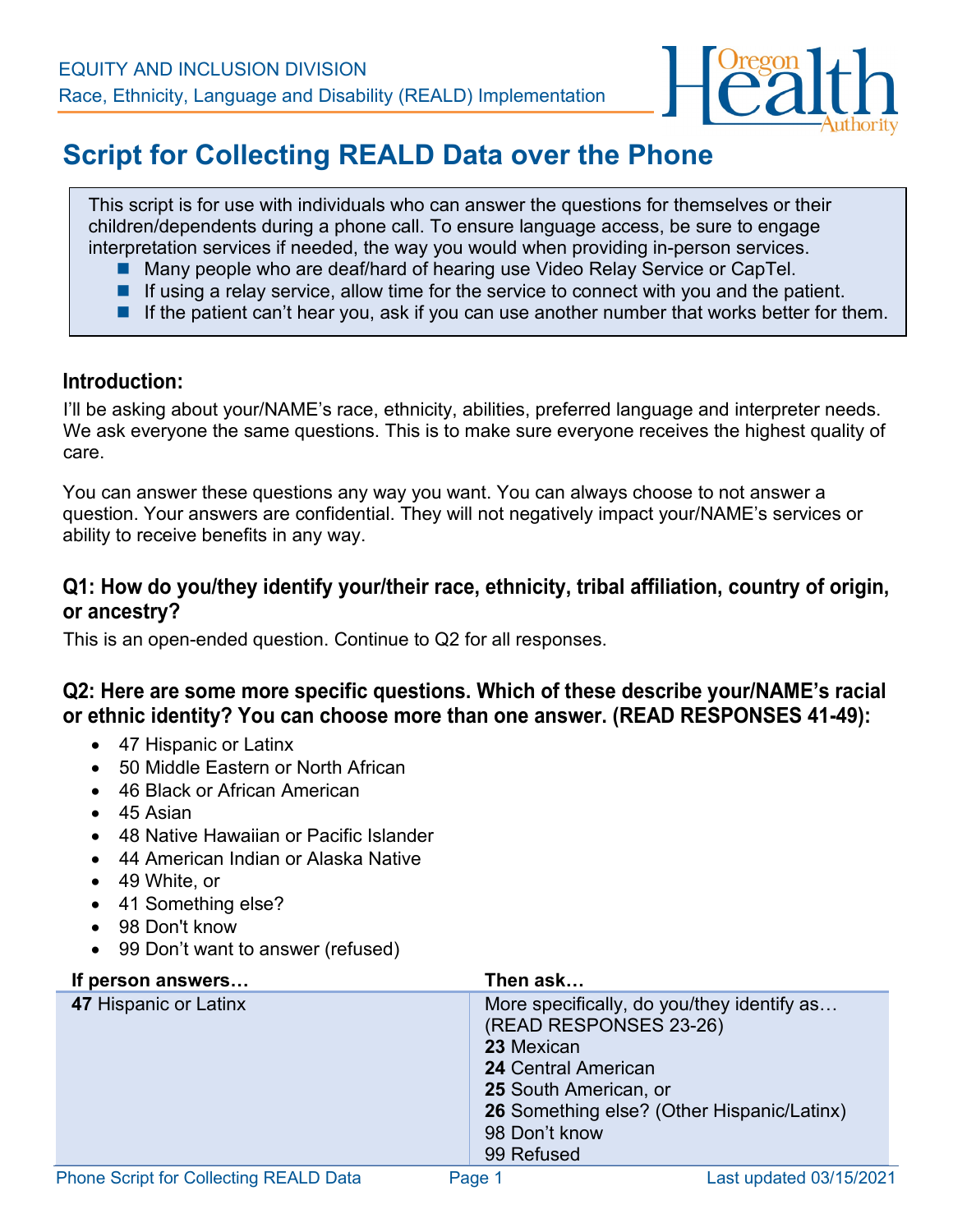| If person answers                         | Then ask                                                                                                                                                                                                                                                                                                                                                |
|-------------------------------------------|---------------------------------------------------------------------------------------------------------------------------------------------------------------------------------------------------------------------------------------------------------------------------------------------------------------------------------------------------------|
| <b>50 Middle Eastern or North African</b> | More specifically, do you/they identify as<br>(READ RESPONSES 35-36)<br>35 North African, or<br>36 Middle Eastern?<br>98 Don't know<br>99 Refused                                                                                                                                                                                                       |
| <b>46 Black or African American</b>       | More specifically, do you/they identify as<br>(READ RESPONSES 17-22)<br><b>17 African American</b><br><b>18 Afro-Caribbean</b><br><b>19 Ethiopian</b><br>20 Somali<br>21 Other African, or<br>22 Other Black?<br>98 Don't know<br>99 Refused                                                                                                            |
| 45 Asian                                  | More specifically, do you/they identify as<br>(READ RESPONSES 5-16)<br>5 Asian Indian<br>6 Cambodian<br><b>7</b> Chinese<br>8 Communities of Myanmar<br>9 Filipino<br>10 Hmong<br>11 Japanese<br>12 Korean<br>13 Laotian<br><b>14 South Asian</b><br><b>15</b> Vietnamese, or<br><b>16 Something else? (Other Asian)</b><br>98 Don't know<br>99 Refused |
| 48 Native Hawaiian or Pacific Islander    | More specifically, do you/they identify as<br>(READ RESPONSES 27-34)<br>27 Chamorro (Chamoru)<br>29 Marshallese<br><b>30</b> Communities of the Micronesian Region<br><b>31 Native Hawaiian</b><br>32 Samoan, or<br>34 Something else? (Other Pacific Islander)<br>98 Don't know<br>99 Refused                                                          |
| 44 American Indian or Alaska Native       | More specifically, do you/they identify<br>as(READ RESPONSES 1-4)<br><b>1</b> American Indian<br><b>2 Alaska Native</b><br><b>3</b> Indigenous Mexican, Central American, South<br>American, or<br>4 Canadian Inuit, Metis, First Nation?<br>98 Don't know                                                                                              |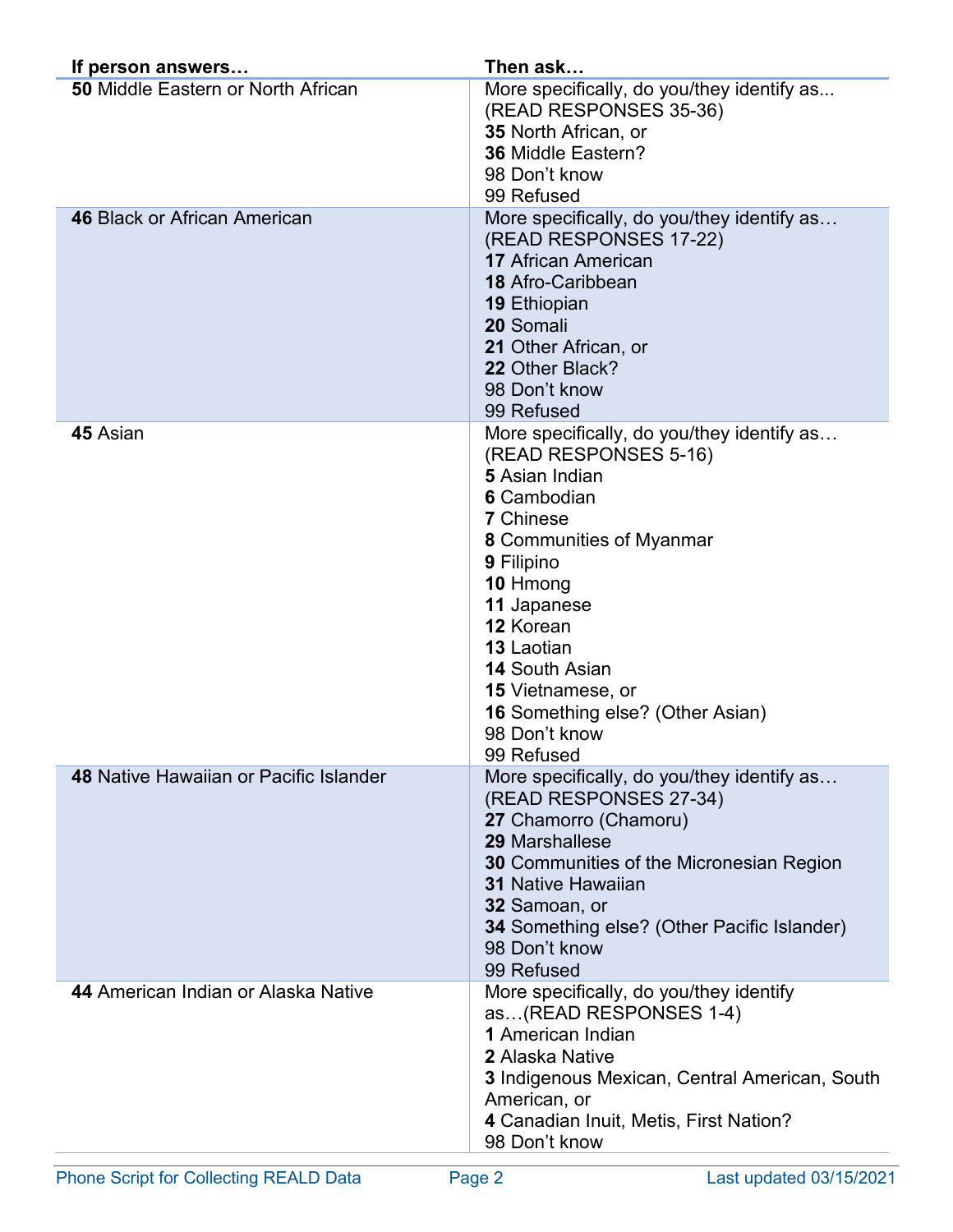| If person answers                 | Then ask                                                                                                                                                                                                      |
|-----------------------------------|---------------------------------------------------------------------------------------------------------------------------------------------------------------------------------------------------------------|
|                                   | 99 Refused                                                                                                                                                                                                    |
| 49 White, or                      | More specifically, do you/they identify as<br>(READ RESPONSES 37-40)<br>37 Slavic<br><b>38 Eastern European</b><br>39 Western European, or<br>40 Something else? (Other White)<br>98 Don't know<br>99 Refused |
| 41 Something else?                |                                                                                                                                                                                                               |
| 98 Don't know                     | Q <sub>3</sub>                                                                                                                                                                                                |
| 99 Don't want to answer (refused) |                                                                                                                                                                                                               |
| With more than one race selected  |                                                                                                                                                                                                               |
| With only one race selected       | Q4                                                                                                                                                                                                            |

# **Q3: Is there one race/ethnicity you/they think of as your/their primary racial or ethnic identity?**

| If person answers                               | Then ask                       |
|-------------------------------------------------|--------------------------------|
| Yes                                             | Is that (READ RESPONSES TO Q2) |
| 43 Biracial/ Multiracial/ I don't have just one |                                |
| primary identity                                | $Q4a$ for ages $5+$            |
| 98 Don't know                                   |                                |
| 99 Don't want to answer (refused)               | Q7 for ages under 5            |
| 100 Did not Answer                              |                                |

# **Q4a: What language or languages do you/they use at home?**

| If person answers | Then ask                                                                                                                   |
|-------------------|----------------------------------------------------------------------------------------------------------------------------|
| English           | Continue to Q7                                                                                                             |
| Other language    | <b>Q4b:</b> In what language do you/they want us to<br>communicate in person, on the phone, or<br>virtually with you/them? |
|                   | <b>Q4c:</b> In what language do you/they want us to<br>write to you/them?                                                  |
|                   | Continue to 5a                                                                                                             |

# **Q5a: Do you/they need an interpreter for us to communicate with you/them?**

| If person answers                 | Then ask |
|-----------------------------------|----------|
| 1 Yes                             | Q5b      |
| $0$ No                            |          |
| 98 Don't know                     | Q6       |
| 99 Don't want to answer (Refused) |          |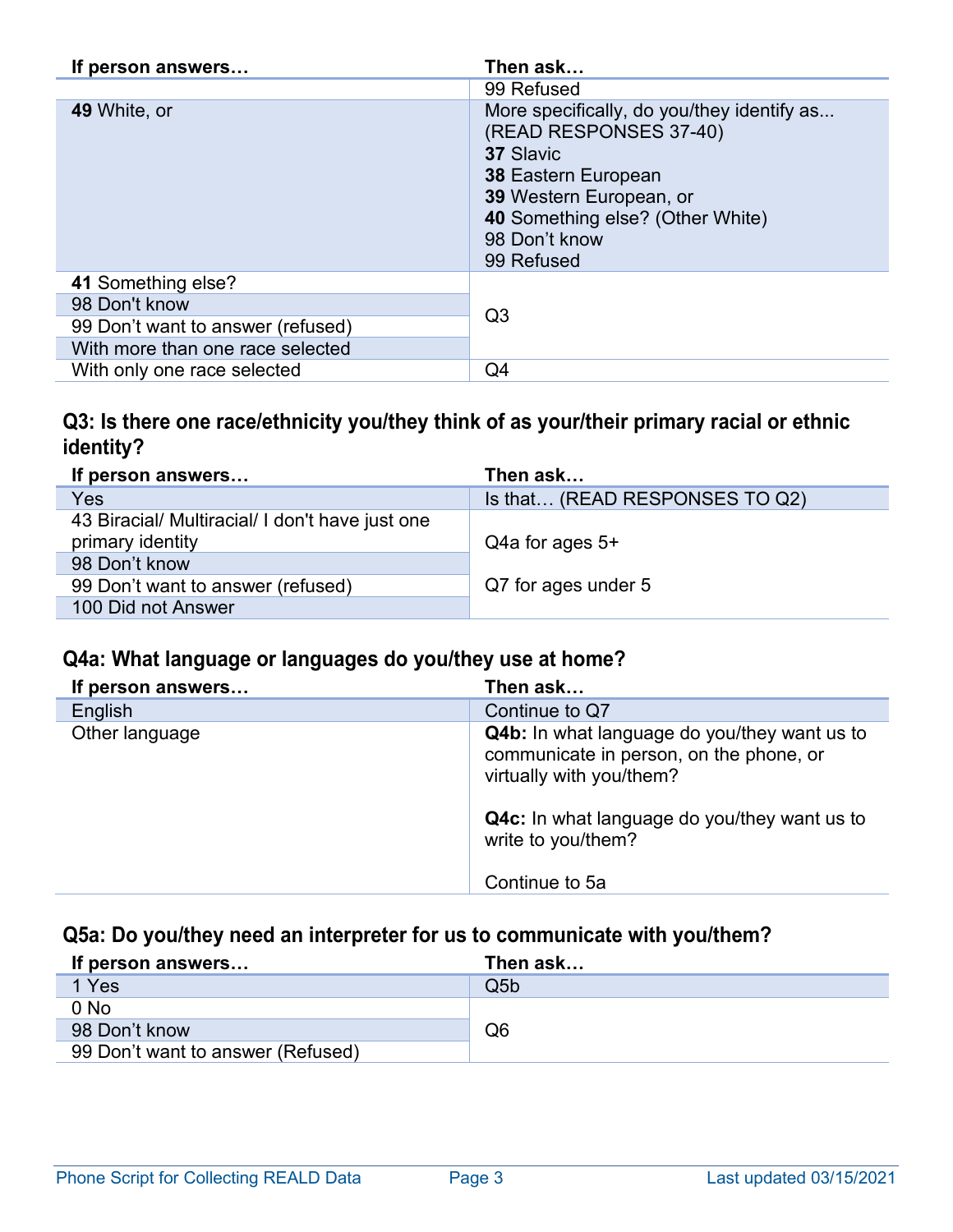# **Q5b: What type of interpreter do you prefer?**

| If person answers                               | Then ask                                  |
|-------------------------------------------------|-------------------------------------------|
| 1 Spoken language interpreter                   |                                           |
| 2 American Sign Language                        |                                           |
| 3 Deaf Interpreter for Deaf Blind and Deaf with | Q6 if language spoken at home is not sign |
| additional barriers                             | language                                  |
| 4 Contact sign language or PSE interpreter      | Q7 if language spoken at home is sign     |
| 5 Other (SPECIFY)                               |                                           |
| 98 Don't know                                   | language                                  |
| 99 Don't want to answer (Refused)               |                                           |

# **Q6: How well do you/they speak English? (READ RESPONSES 1-4)**

| If person answers                 | Then ask        |
|-----------------------------------|-----------------|
| 1 Not at all                      | Q <sub>5a</sub> |
| 2 Not Well                        |                 |
| 3 Well                            |                 |
| 4 Very Well                       | Q7              |
| 98 Don't know                     |                 |
| 99 Don't want to answer (Refused) |                 |

### **Q7: Are you/they deaf or do you/they have serious difficulty hearing?**

| If person answers                 | Then ask                                                                                                                                              |
|-----------------------------------|-------------------------------------------------------------------------------------------------------------------------------------------------------|
| 1 Yes                             | <b>Q7a.</b> At what age did this condition begin?<br>Age (whole numbers only)<br>000 At birth<br>999 Don't know<br>777 Don't want to answer (Refused) |
| $0$ No                            |                                                                                                                                                       |
| 98 Don't know                     | Continue to Q8                                                                                                                                        |
| 99 Don't want to answer (Refused) |                                                                                                                                                       |

# **Q8: Are you/they blind or do you/they have serious difficulty seeing, even when wearing glasses?**

| If person answers | Then ask                                                                                                                                              |
|-------------------|-------------------------------------------------------------------------------------------------------------------------------------------------------|
| 1 Yes             | <b>Q8a.</b> At what age did this condition begin?<br>Age (whole numbers only)<br>000 At birth<br>999 Don't know<br>777 Don't want to answer (Refused) |
| $0$ No            | $Q9$ for ages $5+$                                                                                                                                    |
| 98 Don't know     |                                                                                                                                                       |
| 99 Refused        | End phone call for ages under 5                                                                                                                       |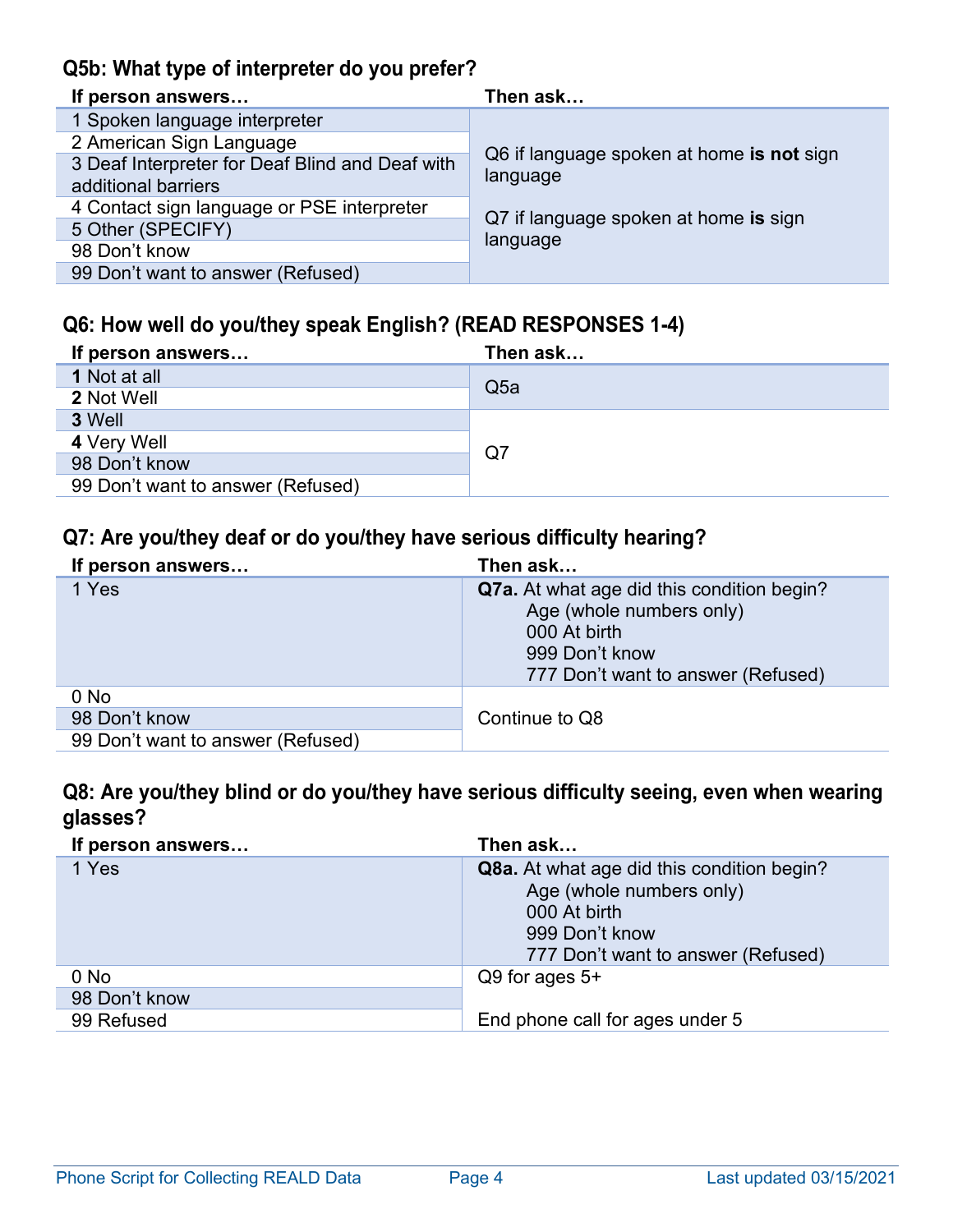# **Q9: Do you/they have serious difficulty walking or climbing stairs?**

| If person answers | Then ask                                                                                                                                              |
|-------------------|-------------------------------------------------------------------------------------------------------------------------------------------------------|
| 1 Yes             | <b>Q9a.</b> At what age did this condition begin?<br>Age (whole numbers only)<br>000 At birth<br>999 Don't know<br>777 Don't want to answer (Refused) |
| $0$ No            |                                                                                                                                                       |
| 98 Don't know     | Q <sub>10</sub>                                                                                                                                       |
| 99 Refused        |                                                                                                                                                       |

#### **Q10: Because of a physical, mental or emotional condition, do you/they have serious difficulty concentrating, remembering or making decisions?**

| If person answers | Then ask                                                                                                                                               |
|-------------------|--------------------------------------------------------------------------------------------------------------------------------------------------------|
| 1 Yes             | <b>Q10a.</b> At what age did this condition begin?<br>Age (whole numbers only)<br>000 At birth<br>999 Don't know<br>777 Don't want to answer (Refused) |
| $0$ No            |                                                                                                                                                        |
| 98 Don't know     | Continue to Q11                                                                                                                                        |
| 99 Refused        |                                                                                                                                                        |

# **Q11: Do you/they have difficulty dressing or bathing?**

| If person answers | Then ask                                                                                                                                               |
|-------------------|--------------------------------------------------------------------------------------------------------------------------------------------------------|
| 1 Yes             | <b>Q11a.</b> At what age did this condition begin?<br>Age (whole numbers only)<br>000 At birth<br>999 Don't know<br>777 Don't want to answer (Refused) |
| $0$ No            |                                                                                                                                                        |
| 98 Don't know     | Q12                                                                                                                                                    |
| 99 Refused        |                                                                                                                                                        |

### **Q12: Do you/they have serious difficulty learning how to do things most people your/their age can learn?**

| If person answers | Then ask                                                                                                                                        |
|-------------------|-------------------------------------------------------------------------------------------------------------------------------------------------|
| 1 Yes             | Q12a. At what age did this condition begin?<br>Age (whole numbers only)<br>000 At birth<br>999 Don't know<br>777 Don't want to answer (Refused) |
| $0$ No            |                                                                                                                                                 |
| 98 Don't know     | Q13                                                                                                                                             |
| 99 Refused        |                                                                                                                                                 |